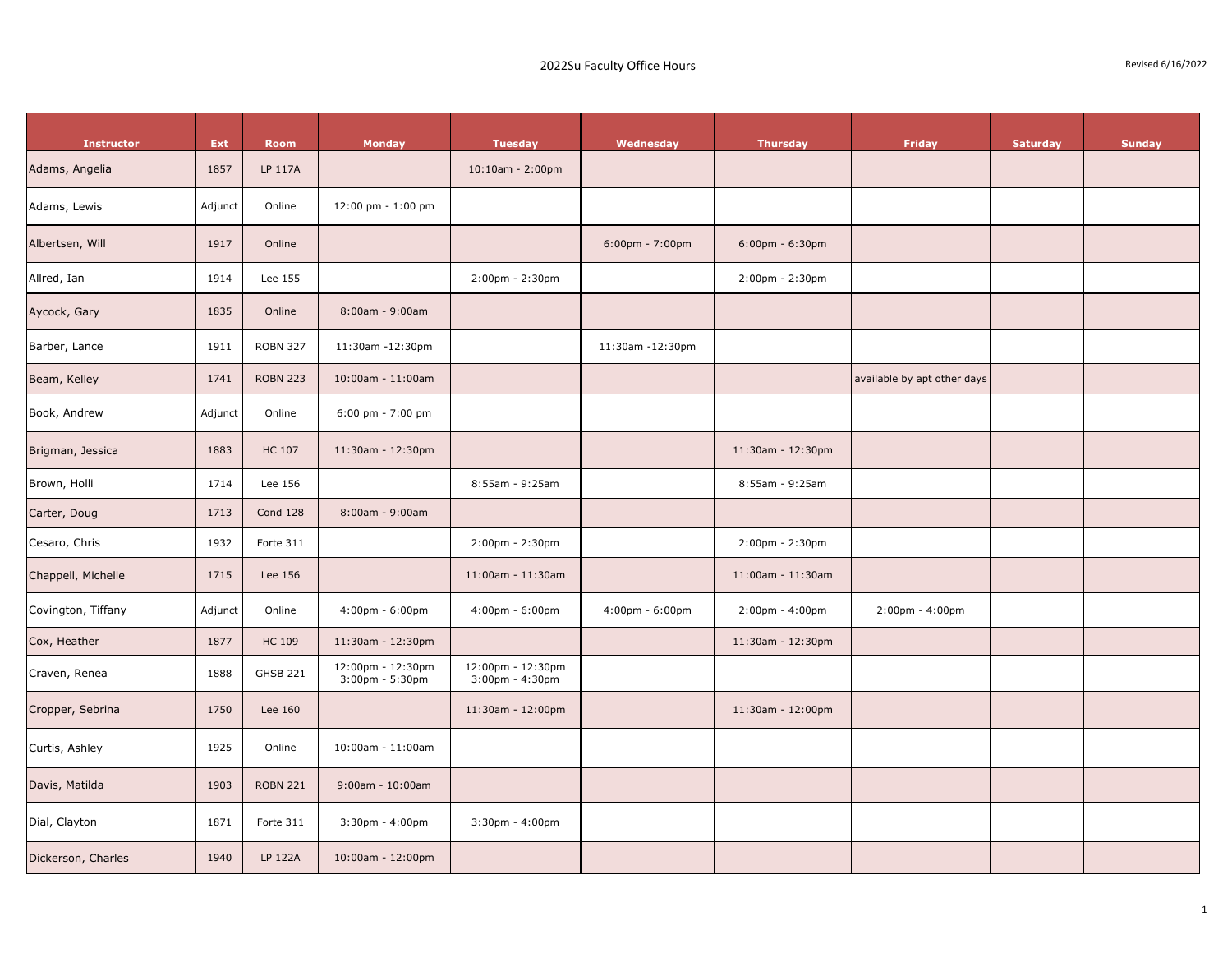| Revised 6/16/2022 |  |
|-------------------|--|
|-------------------|--|

| <b>Instructor</b>     | Ext     | <b>Room</b>     | <b>Monday</b>                         | <b>Tuesday</b>                       | Wednesday                            | <b>Thursday</b>        | Friday | <b>Saturday</b> | <b>Sunday</b>   |
|-----------------------|---------|-----------------|---------------------------------------|--------------------------------------|--------------------------------------|------------------------|--------|-----------------|-----------------|
| Emanuel, Elgin        | 1935    | LP 117C         | 9:30am - 10:00am<br>12:20pm - 12:50pm |                                      |                                      |                        |        |                 |                 |
| Etheridge, Traci      | 1728    | LP 132          |                                       | $11:15$ am - $12:15$ pm              |                                      | 11:15am - 12:15pm      |        |                 |                 |
| Fairley, Michael      | 1860    | HC 121          |                                       | 8:25am - 9:25am<br>11:50am - 12:15pm |                                      |                        |        |                 |                 |
| Felts, Jason          | 1932    | Forte 302       | $1:30$ pm - $2:00$ pm                 | 3:20pm - 3:50pm                      |                                      |                        |        |                 |                 |
| Frear, Lori           | 1926    | Lee 163         | 12:00pm - 1:00pm                      |                                      |                                      |                        |        |                 |                 |
| Frye, Bill            | 1938    | Forte 319       |                                       | 11:50am - 12:20pm                    |                                      |                        |        |                 |                 |
| Gillenwater, Angineek | Adjunct | Online          |                                       |                                      | 5:30pm - 6:00pm                      |                        |        |                 |                 |
| Goard, Kimberly       | 1745    | Online          |                                       | $2:00 \text{pm} - 3:00 \text{pm}$    |                                      |                        |        |                 | 2:00pm - 3:00pm |
| Goodman, Brian        | 1895    | Online          |                                       |                                      | $5:00$ pm - $6:00$ pm                |                        |        |                 |                 |
| Greene, Crystal       | 1890    | <b>GHSB 222</b> |                                       |                                      | 8:00am - 8:30am<br>12:00pm - 12:30pm |                        |        |                 |                 |
| Haley, Timothy        | Adjunct | Online          | 8:00am - 9:00am                       |                                      |                                      |                        |        |                 |                 |
| Han, Junghoon         | Adjunct | LP 106          | $1:00$ pm - $1:30$ pm                 |                                      |                                      |                        |        |                 |                 |
| Harden, Annie         | 1868    | Online          |                                       | $5:00 \text{pm} - 6:00 \text{pm}$    |                                      |                        |        |                 |                 |
| Hayes, Molly          | 1919    | Online          |                                       | $9:00$ am - $10:00$ am               |                                      | $9:00$ am - $10:00$ am |        |                 |                 |
| Hunsucker, Althea     | 1864    | Cond 128        |                                       | 10:25am - 10:55am                    |                                      | 10:25am - 10:55am      |        |                 |                 |
| Idol, Morgan          | 1758    | <b>Cond 128</b> | 8:00am - 9:30am                       |                                      |                                      |                        |        |                 |                 |
| Jarrell, Tommy        | Adjunct | Online          | 5:30pm - 6:00pm                       |                                      |                                      |                        |        |                 |                 |
| Knight, Terri         | Adjunct | Online          |                                       |                                      | 8:00pm - 8:30pm                      |                        |        |                 |                 |
| Lambeth, Jennifer     | Adjunct | Online          | 6:00 pm - 6:30 pm                     |                                      |                                      |                        |        |                 |                 |
| Lang, Catherine       |         | Cov 23          | $3:55$ pm - $4:10$ pm                 |                                      | $3:55$ pm - $4:10$ pm                |                        |        |                 |                 |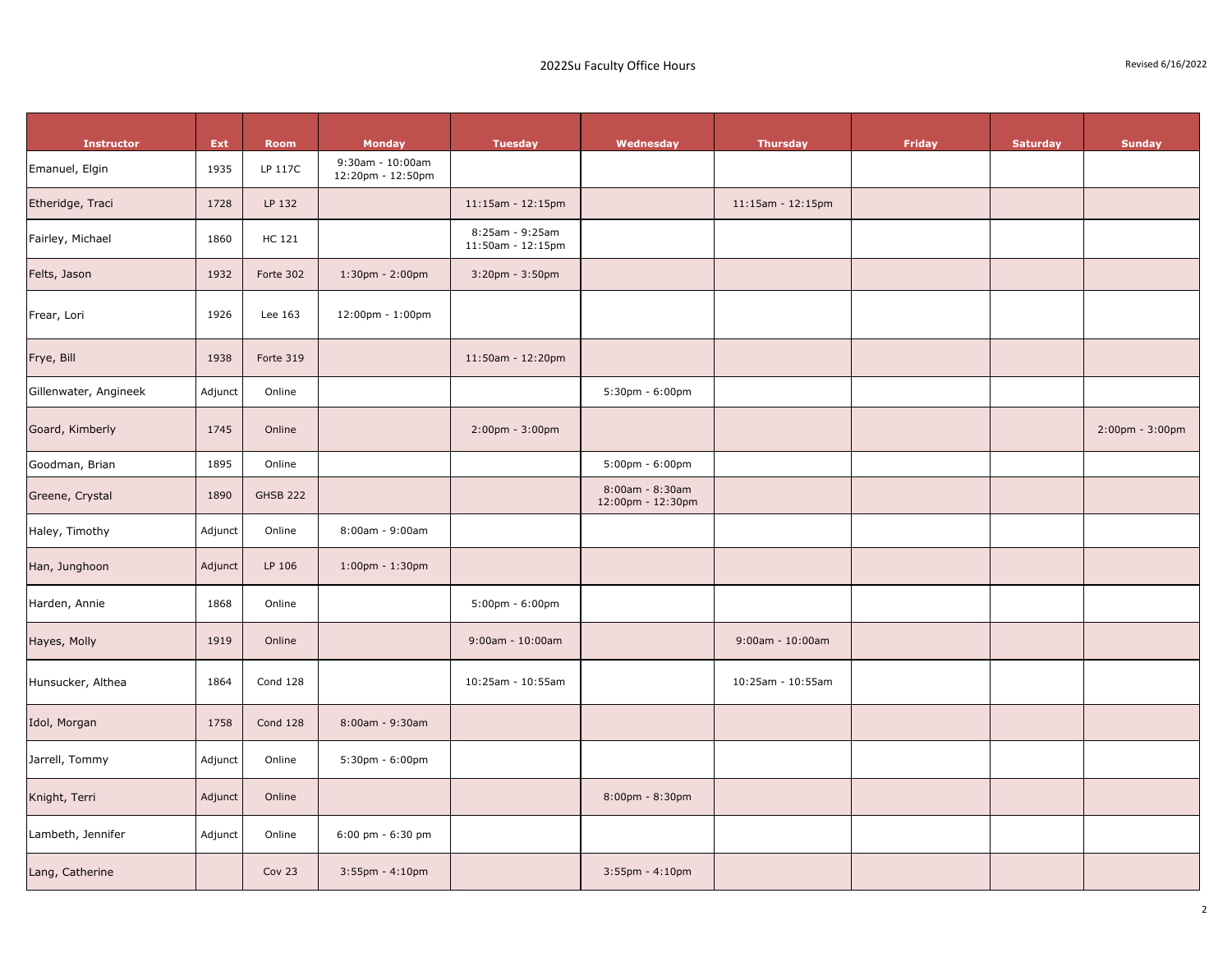| <b>Instructor</b><br>Layne, Julie | Ext<br>Adjunct          | <b>Room</b><br>Online         | <b>Monday</b>                             | <b>Tuesday</b><br>8:00 pm - 8:30 pm<br>8:30pm - 9:00pm | Wednesday              | <b>Thursday</b>                   | <b>Friday</b>                    | Saturday | <b>Sunday</b> |
|-----------------------------------|-------------------------|-------------------------------|-------------------------------------------|--------------------------------------------------------|------------------------|-----------------------------------|----------------------------------|----------|---------------|
| Lowery, Mitchell                  | 1934                    | <b>HC 124</b>                 | $3:30$ pm - $4:00$ pm                     |                                                        |                        |                                   |                                  |          |               |
| Luckey, Jared                     | 1929                    | Forte 326                     | 10:30am - 11:00am                         | 10:30am - 11:00am                                      | 10:30am - 11:00am      | 10:30am - 11:00am                 |                                  |          |               |
| McDuffie, Rob                     | 1845                    | Lee 173                       | $2:00$ pm - $4:00$ pm                     | $2:00$ pm - $4:00$ pm                                  |                        |                                   |                                  |          |               |
| McLaughlin, Lori                  | 1722                    | Online                        |                                           |                                                        | $6:00$ pm - $6:30$ pm  |                                   |                                  |          |               |
| Misenheimer, Kevin                | 1894                    | Online                        |                                           |                                                        | $9:00$ am - $10:00$ am |                                   |                                  |          |               |
| Knight, Terri                     | Adjunct                 | Online                        |                                           |                                                        | $8:00$ pm - $8:30$ pm  |                                   |                                  |          |               |
| Oliver, Pamela                    | Adjunct                 | Online                        |                                           | 10:00am - 11:00am                                      | 10:00am - 11:00am      |                                   |                                  |          |               |
| Parsons, Kim                      | 1898                    | Online                        |                                           |                                                        | 10:00am - 11:00am      |                                   |                                  |          |               |
| Privette, Kay                     | 1882                    | <b>GHSB 122</b>               | $8:30$ am - 9:00 am<br>12:00 pm -12:30 pm | 8:30 am - 9:00 am<br>12:00 pm -12:30 pm                |                        |                                   |                                  |          |               |
| Reagan, Sheila                    | 1909                    | Online                        | $1:00$ pm - $4:00$ pm                     |                                                        |                        |                                   |                                  |          |               |
| Rice, Robyn                       | 1906                    | <b>GHSB 222</b>               |                                           | $8:10am - 9:10am$                                      | $8:10$ am - 9:10am     |                                   | Additional hours upon<br>request |          |               |
| Rozanski, Kathleen                | $910 -$<br>557-<br>9017 | LP 117B                       | 12:00pm - 12:30pm                         |                                                        | 12:00pm - 12:30pm      |                                   |                                  |          |               |
| Ruperd, Jacob                     | 1720                    | Forte 326                     | 10:30am - 11:00am                         | 10:30am - 11:00am                                      | 10:30am - 11:00am      | 10:30am - 11:00am                 |                                  |          |               |
| Sadler, Jamie                     | 1862                    | Online                        | $5:00 \text{pm} - 6:00 \text{pm}$         |                                                        |                        | $5:00 \text{pm} - 6:00 \text{pm}$ |                                  |          |               |
| Stanley, Trinity                  | 1711                    | Forte 327                     | 10:30am - 11:00am                         | 10:30am - 11:00am                                      | 10:30am - 11:00am      | 10:30am - 11:00am                 |                                  |          |               |
| Terry, Brian                      | 1941                    | <b>FORT 326</b>               | $1:00$ pm - $2:00$ pm                     | $1:00$ pm - $2:00$ pm                                  | $1:00$ pm - $2:00$ pm  |                                   |                                  |          |               |
| Thomas, Jamie                     | 1859                    | Online                        | $9:00$ am - $9:30$ am                     |                                                        |                        | 2:00pm - 2:30pm                   |                                  |          |               |
| Thomas, Joni                      | 1920                    | Online                        |                                           |                                                        |                        | $9:00$ am - $10:00$ am            |                                  |          |               |
| Thompson, Natalie                 | 1893                    | Online/on<br>campus by<br>apt | 9:30am - 10:30am                          |                                                        | 9:30am - 10:30am       |                                   | $\mathbf{v}$                     |          |               |
| Treadaway, Mark                   | 1873                    | Forte 302                     | 7:30am - 8:00am                           | 7:30am - 8:00am                                        | 7:30am - 8:00am        | 7:30am - 8:00am                   |                                  |          |               |